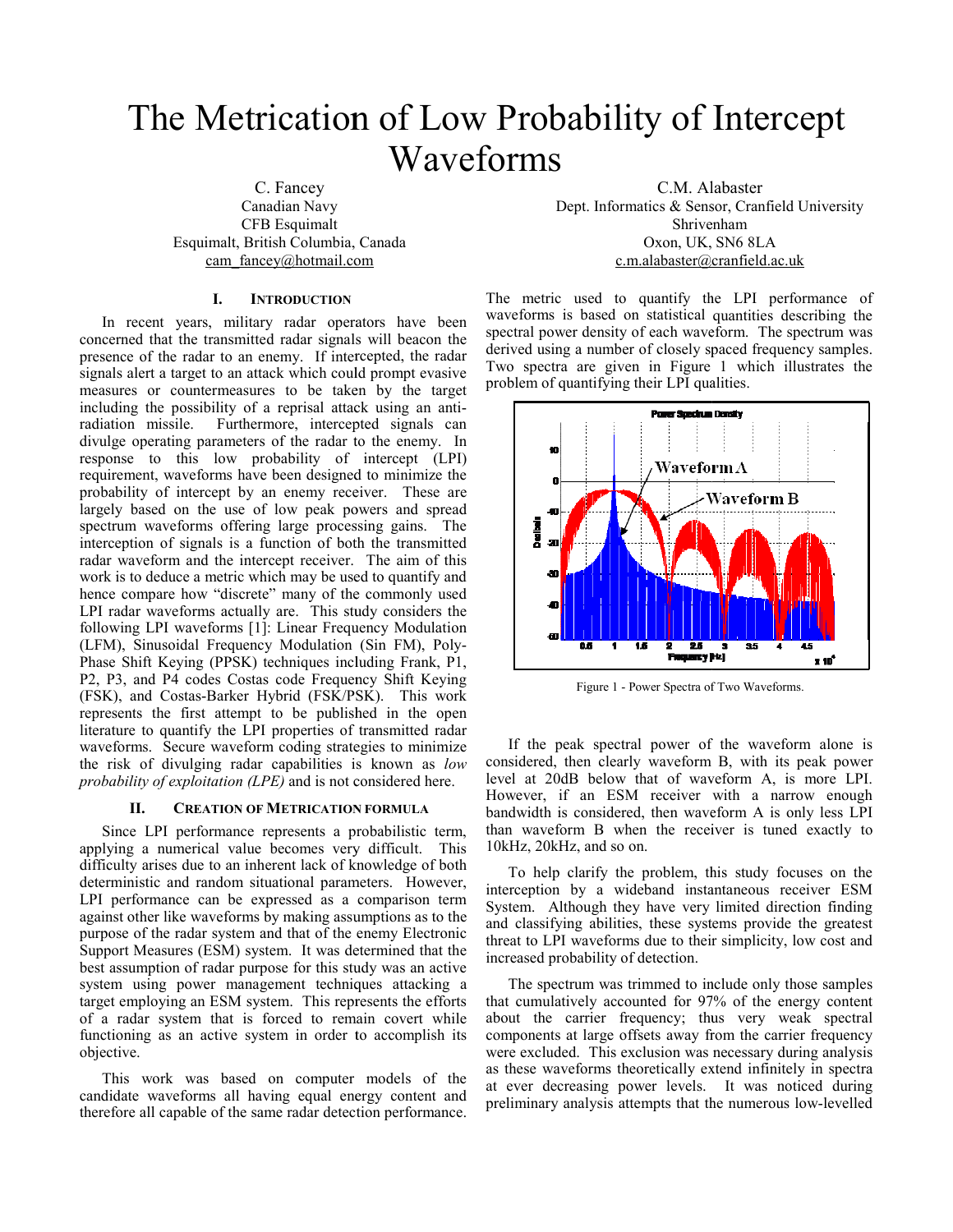samples produced unrepresentative statistics for use in this study.

A histogram of the power of the trimmed samples was derived. Example histograms for a polyphase Frank code and linear FM waveforms are given in Figures 2 and 3 below. These are characterised by a peak corresponding to the highest power frequency samples (i.e. samples close to the carrier frequency) and are termed the *Peak Spike*  $(S_n)$  and in some cases e.g. the Frank code, Figure 2, a second peak is observed at power levels 10 to 20dB lower than the first.



Figure 2 - Histograms of Frank code



Figure 3 - Histograms of Triangle LFM

It was realized that analysing the transmitted signal itself is not sufficient to create a metrication equation. Consider the examples displayed in Figure 4 and Figure 5. Two transmitted signals, one narrowband and one wideband, with similar peak power are produced as in Figure 4; it is clear that the narrowband signal has a larger peak power and therefore is more susceptible to detection, After applying noise to both waveforms, as in Figure 5, representing the received signal,

we can presume that the addition of noise to the transmitted signals can give the wideband signal a better chance of breaching the ESM's detection threshold over that of the narrowband signal. This gives the wideband signal a better chance of being detected, and therefore a poorer LPI quality. For this reason it was determined that the portions of the signal where the transmitted power is in proximity to the peak power should be considered as a contributor to the detectability of a signal. Conveniently, the peak spike offers a discrete portion of the signal that can satisfy an attempt at metrication.



Figure 4 - Two waveforms with similar peak power



Figure 5 - Addition of noise to two waveforms of similar power

Although the peak power of a signal should be the main consideration, if the peak power of two signals is similar the metrication formula requires a method of distinguishing between the two signals. It was thus determined that a set of LPI waveforms can be ranked by their output signal characteristics using a weighted product of the peak power and the volume of frequencies represented by the peak spike. It was decided to weight the coefficients in order to reflect the importance of the peak power over the peak spike volume. Therefore, an initial weighting of 2 and 1 respectively was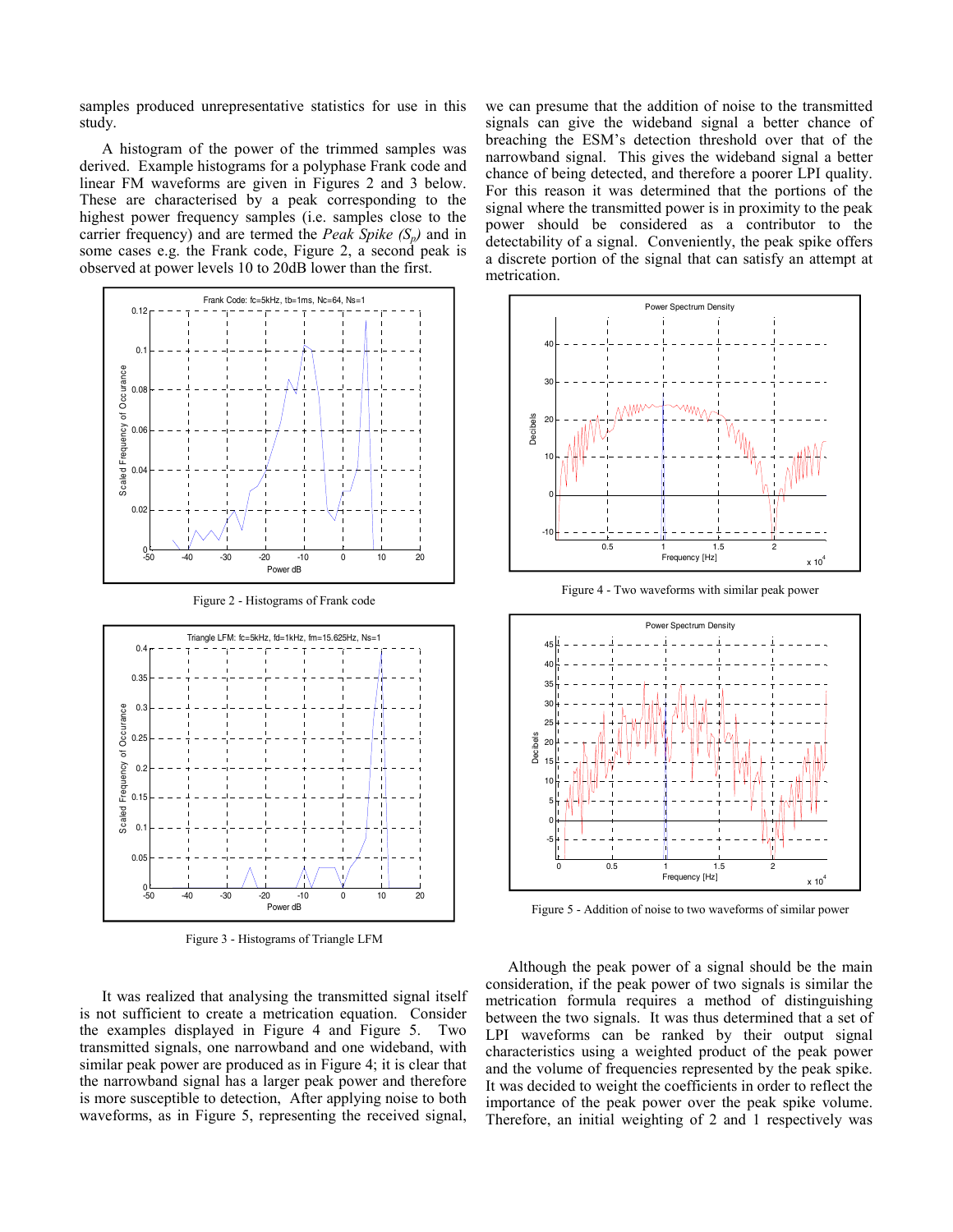used during the determination of the metrication. However, testing the finalized metrication using an independent simulator, which will be described later, resulted in a difference between the calculated ranking and the simulated results. Therefore a redefinition was given using trial and error to match the simulated results, which produced a revised weighting of 3.2 and 0.6 respectively. The LPI ranking coefficient produced in this study is demonstrated in the following expression:

$$
\gamma = P_t^{3.2} * (S_p * \beta)^{0.6}
$$
 (1)

Where γ represents the LPI ranking coefficient of a waveform in a set of waveforms, a lower value of γ represents a better LPI performance.  $P_t$  is the peak power,  $S_p$ is the normalized frequency of occurrence of output power in the proximity of the peak power level (or the peak spike), and  $\beta$  is the number of samples measured.

#### **III. IMPLEMENTATION**

Ten different LPI waveforms (3 LFM, 5 PPSK, and 2 FSK) were simulated, all with an output energy of 1kJ. For each waveform, a histogram of its spectral power density was produced in order to determine the peak power, number of samples and peak spike. This algorithm was executed repeatedly in order to determine a sensitivity to changes in center frequency  $(f_c)$ , bit time  $(t_b)$ , code length  $(N_c)$  and number of repetitions  $(N_s)$ .

# *A. Peak Spike*

After using the least squares curve-fitting method on the resulting histogram data points, the normalized magnitude of the peak spike  $(S_n)$  of any waveform can be expressed by:

$$
S_p = \frac{\frac{m_p}{f_c * t_b} + c_p}{N_s} \tag{2}
$$

Where  $m_p$  and  $c_p$  are waveform specific, unitless constants, the values of which can be found in Table 1. Note that the term  $S_p$  refers to the y-axis value of the histogram (the frequency of occurrence of the near-peak power levels), and not the x-axis values (the power level of the spike itself).

TABLE 1 - APPROXIMATE VALUES OF PEAK SPIKE (*SP*) CONSTANTS

| Waveform       | $m_{\rm p}$ | $c_{p}$ |
|----------------|-------------|---------|
| Sawtooth LFM   | $\theta$    | 0.7     |
| Triangle LFM   | $\theta$    | 0.4     |
| Sine FM        | $\theta$    | 0.25    |
| Frank          | 0.076       | 0.106   |
| P <sub>1</sub> | 0.125       | 0.105   |
| P <sub>2</sub> | 0.067       | 0.081   |
| P <sub>3</sub> | 0.065       | 0.11    |
| <b>P4</b>      | 0.065       | 0.11    |
| Costas         | 0.26        | 0.205   |
| <b>FSK/PSK</b> | 0.069       | 0.04    |

#### *B. Peak Power*

From a statistical analysis of the results it was ascertained that the peak power in dB can be expressed by:

$$
P_t [dB] = \frac{A_p}{N_c^{np}} + B_p \tag{3}
$$

Where  $A_p$ ,  $B_p$  and  $n_p$  are waveform specific, unitless constants determined by using the least squares curve-fitting method on the statistical results. Their values can be found in Table 2.

TABLE 2 - APPROXIMATE VALUES OF PEAK POWER  $(P_T)$  CONSTANTS

| Waveform       | $A_{p}$  | $B_n$     | $n_{p}$  |
|----------------|----------|-----------|----------|
| Sawtooth LFM   | 2943.7   | $-2914.2$ | 0.0015   |
| Triangle LFM   | $-52.26$ | 79.56     | $-0.062$ |
| Sine FM        | 98.25    | $-70.99$  | 0.036    |
| Frank          | 358.47   | $-330.71$ | 0.012    |
| P <sub>1</sub> | 358.47   | $-330.71$ | 0.012    |
| P <sub>2</sub> | 124.54   | $-91.82$  | 0.04     |
| P <sub>3</sub> | 358.47   | $-330.71$ | 0.012    |
| <b>P4</b>      | 358.47   | $-330.71$ | 0.012    |
| Costas         | 215.68   | $-189.13$ | 0.016    |
| <b>FSK/PSK</b> | $-0.496$ | 15.06     | $-0.468$ |

## *C. Number of Samples*

The number of samples produced by each waveform was more heavily influenced by  $N_s$  and  $N_c$  than peak power. This was expected since  $N_s$  and  $N_c$  directly affects the length of the overall code. The number of samples of a waveform (*β*) can be expressed as:

$$
\beta = A_{\beta} N_{\rm c} N_{\rm s} \left[ 1 - C_{\beta} * e^{(n_{\beta} f_{\rm c} t_{\rm b})} \right]
$$
 (4)

Where  $A_\beta$  and  $C_\beta$ ,  $n_\beta$  are waveform specific, unitless constants determined by using the least squares curve-fitting method on the statistical results. Their values can be found in Table 3.

TABLE 3 - APPROXIMATE VALUES OF NUMBER OF SAMPLES (*Β*) CONSTANTS

| Waveform       | $A_{\beta}$ | $C_{\beta}$ | $n_{\beta}$ |
|----------------|-------------|-------------|-------------|
| Sawtooth LFM   | 0.95        | $\theta$    | 0           |
| Triangle LFM   | 0.95        | $\theta$    | $\theta$    |
| Sine FM        | 1.01        | $\theta$    | $\theta$    |
| Frank          | 6.86        | 0.84        | $-0.43$     |
| P <sub>1</sub> | 6.83        | 0.94        | $-0.4$      |
| P <sub>2</sub> | 6.7         | 0.83        | $-0.33$     |
| P <sub>3</sub> | 6.85        | 0.86        | $-0.44$     |
| <b>P4</b>      | 6.85        | 0.86        | $-0.44$     |
| Costas         | 1.42        | $\theta$    | $\theta$    |
| <b>FSK/PSK</b> | 13.87       | 0.88        | $-0.2$      |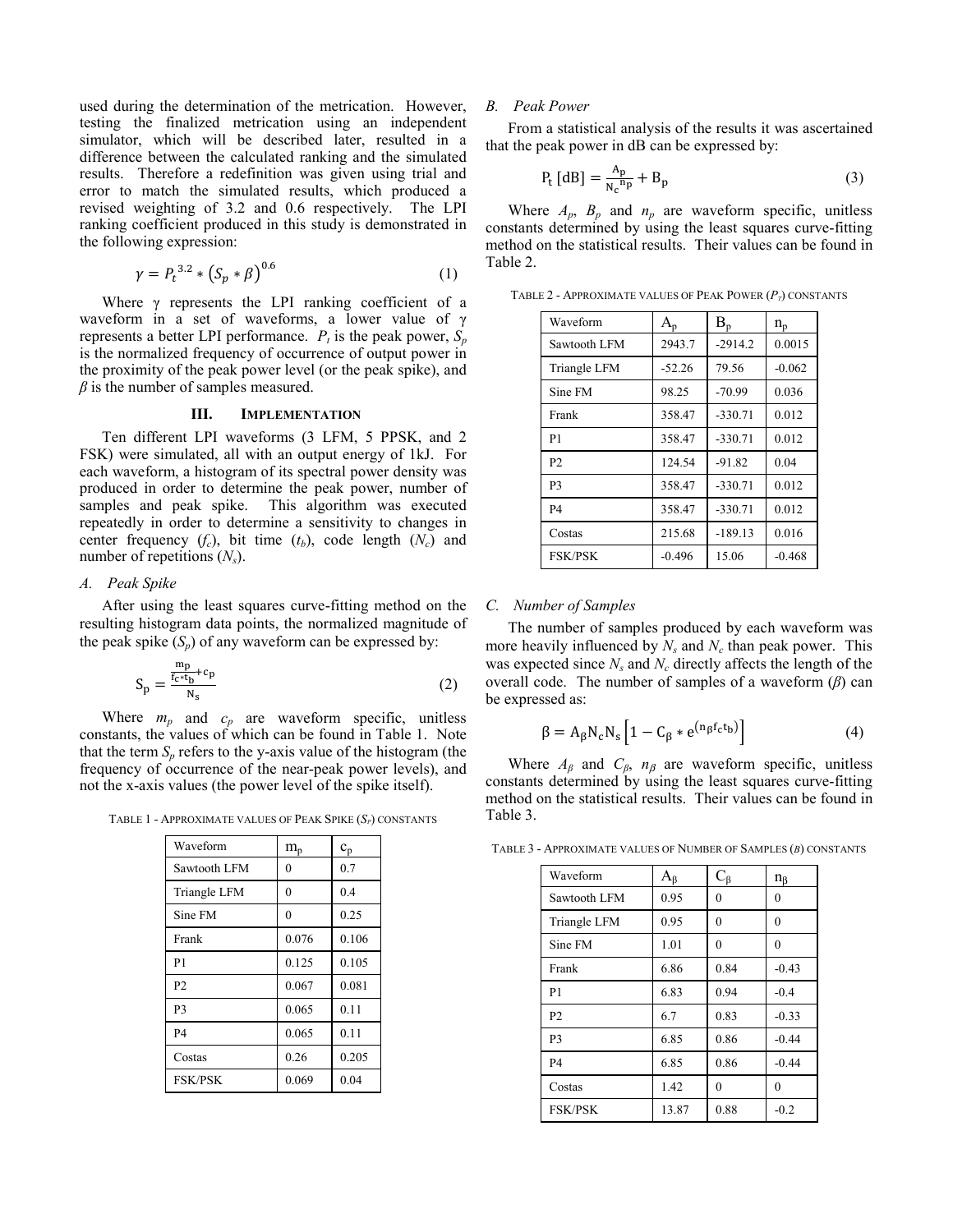# *D. LPI Ranking Coefficient (*γ*)*

By substituting  $(2)$ ,  $(3)$  and  $(4)$  into  $(1)$ , the initial criterion equation, *γ*, the metrication of each waveform can be expressed in terms of the input parameters based on their individual sensitivities:

$$
\gamma = 10 \left( \frac{\frac{A_p}{N_c} n_p + B_p}{3.125} \right)_* \left[ \left( \frac{m_p}{f_c t_b} + c_p \right) \left( A_\beta N_c \left[ 1 - C_\beta * e^{(n_\beta f_c t_b)} \right] \right) \right]^{0.6}
$$
\n
$$
(5)
$$

Note that the number of repetitions  $(N_s)$  is cancelled out of the metrication equation. As displayed in  $(2)$ ,  $N_s$  influences the frequency of occurrence of higher power levels, reducing  $S_p$  by a directly inversely proportional amount. However, as displayed in (4), the number of samples  $(\beta)$  is increased by a directly proportional amount. The lack of influence of  $\beta$  on the LPI ranking coefficient  $(y)$ , was proven using an independent simulator, discussed later, and has therefore was omitted from the remainder of the study.

## **IV. RESULTS**

By applying the waveform specific constants to each of the ten waveforms using the following four sets of input parameters, the waveforms can be sorted by their LPI ranking (most LPI located at the top), as displayed in Table 4:

- a)  $f_c = 10 \text{ kHz}, t_b = 1 \text{ ms}, N_c = 64$
- b)  $f_c = 10 \text{ kHz}, t_b = 1 \text{ ms}, N_c = 144$
- c)  $f_c = 20 \text{ kHz}, t_b = 1 \text{ ms}, N_c = 64$
- d)  $f_c = 10$  kHz,  $t_b = 5$  ms,  $N_c = 64$

TABLE 4 - WAVEFORMS RANKED FROM MOST TO LEAST LPI

| Waveform       | $f_c[kHz]$ | $t_b$ [ms] | $N_c$ | $\chi$ LPI ranking<br>coefficient |
|----------------|------------|------------|-------|-----------------------------------|
| Frank          | 10         | 1          | 144   | 2946                              |
| P <sub>1</sub> | 10         | 1          | 144   | 2987                              |
| P <sub>3</sub> | 10         | 1          | 144   | 2989                              |
| <b>P4</b>      | 10         | 1          | 144   | 2989                              |
| Saw-LFM        | 10         | 1          | 144   | 4291                              |
| Tri-LFM        | 10         | 1          | 144   | 5545                              |
| Costas         | 10         | 1          | 144   | 15746                             |
| P <sub>1</sub> | 10         | 5          | 64    | 20050                             |
| Frank          | 10         | 5          | 64    | 20105                             |
| Frank          | 20         | 1          | 64    | 20357                             |
| P <sub>1</sub> | 20         | 1          | 64    | 20462                             |
| P <sub>3</sub> | 10         | 5          | 64    | 20508                             |
| <b>P4</b>      | 10         | 5          | 64    | 20508                             |
| Frank          | 10         | 1          | 64    | 20627                             |
| P3             | 20         | 1          | 64    | 20721                             |
| <b>P4</b>      | 20         | 1          | 64    | 20721                             |
| P <sub>1</sub> | 10         | 1          | 64    | 20929                             |

| P <sub>3</sub> | 10 | 1            | 64  | 20944  |
|----------------|----|--------------|-----|--------|
| <b>P4</b>      | 10 | $\mathbf{1}$ | 64  | 20944  |
| <b>FSK/PSK</b> | 10 | $\mathbf{1}$ | 144 | 22107  |
| P <sub>2</sub> | 10 | 1            | 144 | 27170  |
| Sin FM         | 10 | 1            | 144 | 32287  |
| Saw-LFM        | 10 | 5            | 64  | 36249  |
| Saw-LFM        | 20 | 1            | 64  | 36249  |
| Saw-LFM        | 10 | 1            | 64  | 36249  |
| <b>FSK/PSK</b> | 10 | 1            | 64  | 44287  |
| <b>FSK/PSK</b> | 10 | 5            | 64  | 44328  |
| Tri-LFM        | 10 | 5            | 64  | 44517  |
| Tri-LFM        | 20 | 1            | 64  | 44517  |
| Tri-LFM        | 10 | 1            | 64  | 44517  |
| <b>FSK/PSK</b> | 20 | $\mathbf{1}$ | 64  | 45204  |
| Costas         | 10 | 5            | 64  | 65416  |
| Costas         | 20 | 1            | 64  | 65565  |
| Costas         | 10 | $\mathbf{1}$ | 64  | 65812  |
| Sin FM         | 10 | 5            | 64  | 119263 |
| Sin FM         | 20 | 1            | 64  | 119263 |
| Sin FM         | 10 | 1            | 64  | 119263 |
| P <sub>2</sub> | 10 | 5            | 64  | 195655 |
| P <sub>2</sub> | 20 | 1            | 64  | 198372 |
| P <sub>2</sub> | 10 | $\mathbf{1}$ | 64  | 199445 |

As mentioned earlier in this paper, an independent simulator was created by this author in order to test the LPI ranking coefficient  $(y)$ . This simulator pits an average tracking radar against an average ESM system under the circumstances decided upon in the introduction. The system parameters of each system were taken from Stove, Hume, and Baker [2] and can be found in Table 5.

TABLE 5 - SIMULATED SYSTEM PARAMETERS

| <b>System Parameter</b>     | Attacking       | <b>ESM</b> |
|-----------------------------|-----------------|------------|
|                             | Radar           | Receiver   |
| Antenna Gain (Transmission) | 30dB            |            |
| Antenna Gain (Reception)    | 30dB            | 0dB        |
| Integration Gain            | 4dB             |            |
| Signal To Noise Ratio       | 15dB            | 17dB       |
| <b>System Losses</b>        | 4d <sub>B</sub> | 3dB        |
| Noise Figure                | 4dB             | 10dB       |
| Effective Bandwidth         | 100MHz          | 200MHz     |

The simulator assumes the ESM system is utilizing a wideband receiver with its antenna directed towards the attacking radar. The range of the engagement is taken to be the cross-over range (i.e. the range at which the received signal strength is the same upon reception by both the active system and the ESM receiver). The power of the attacking radar is reduced to comply with standard power management